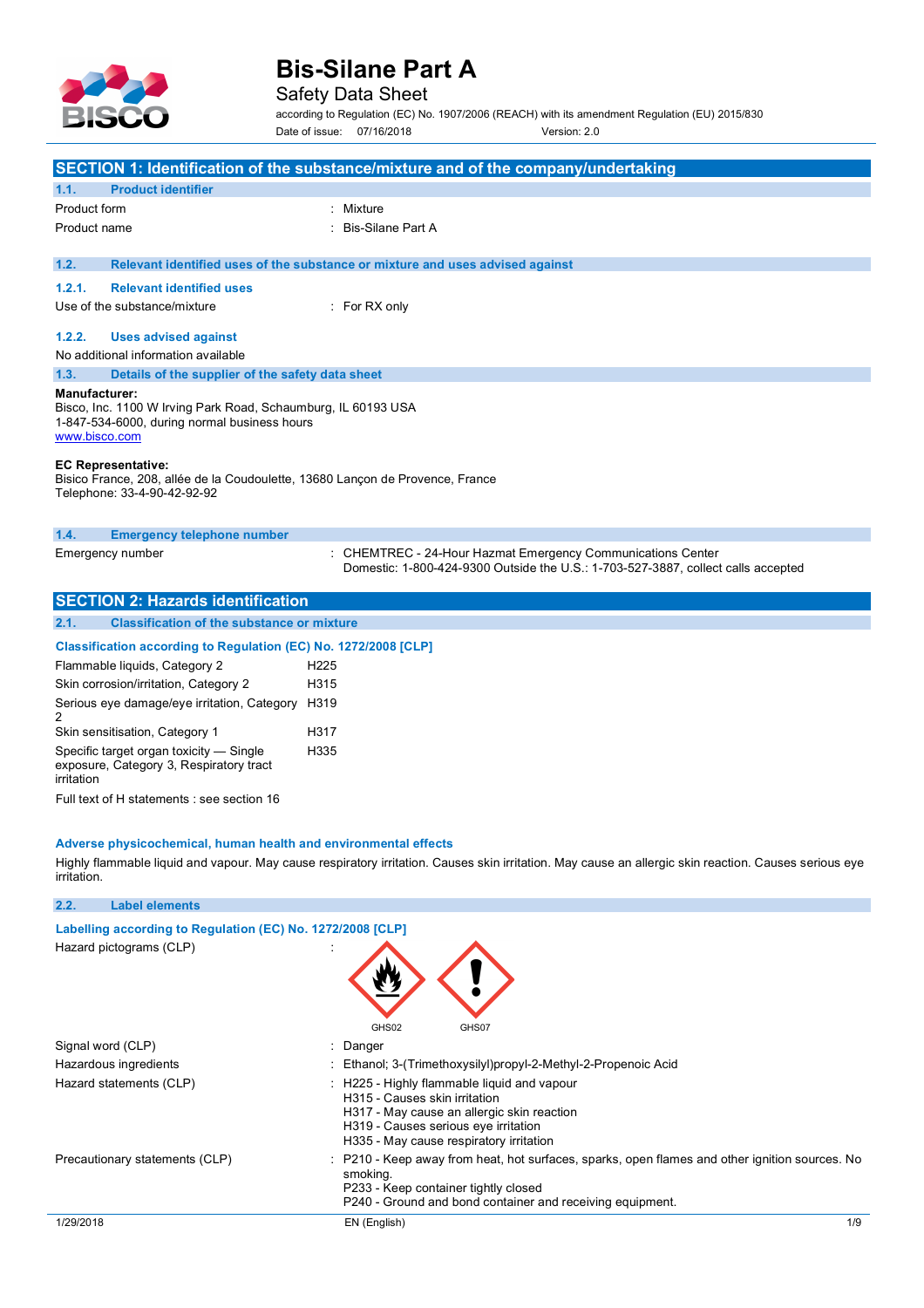Safety Data Sheet

according to Regulation (EC) No. 1907/2006 (REACH) with its amendment Regulation (EU) 2015/830

P241 - Use explosion-proof ventilating equipment. P261 - Avoid breathing vapours P264 - Wash hands thoroughly after handling P271 - Use only outdoors or in a well-ventilated area P272 - Contaminated work clothing should not be allowed out of the workplace P280 - Wear eye protection, face protection, protective gloves P302+P352 - IF ON SKIN: Wash with plenty of soap and water P303+P361+P353 - IF ON SKIN (or hair): Take off immediately all contaminated clothing. Rinse skin with water or shower. P304+P340 - IF INHALED: Remove person to fresh air and keep comfortable for breathing P305+P351+P338 - IF IN EYES: Rinse cautiously with water for several minutes. Remove contact lenses, if present and easy to do. Continue rinsing P312 - Call a POISON CENTER, a doctor if you feel unwell. P321 - Specific treatment (see First aid measures on this label) P332+P313 - If skin irritation occurs: Get medical advice/attention P333+P313 - If skin irritation or rash occurs: Get medical advice/attention P337+P313 - If eye irritation persists: Get medical advice/attention P362+P364 - Take off contaminated clothing and wash it before reuse P370+P378 - In case of fire: Use alcohol resistant foam, dry extinguishing powder, dry sand, nitrogen to extinguish P403+P233 - Store in a well-ventilated place. Keep container tightly closed P403+P235 - Store in a well-ventilated place. Keep cool P405 - Store locked up P501 - Dispose of contents and container to hazardous or special waste collection point, in accordance with local, regional, national and/or international regulation, a licensed hazardouswaste disposal contractor or collection site except for empty clean containers which can be disposed of as non-hazardous waste, a hazardous or special waste collection point.

#### **2.3. Other hazards**

No additional information available

|      | <b>SECTION 3: Composition/information on ingredients</b> |  |
|------|----------------------------------------------------------|--|
|      |                                                          |  |
| 3.1. | <b>Substances</b>                                        |  |
|      | Not applicable                                           |  |

#### **3.2. Mixtures**

| <b>Name</b>                                         | <b>Product identifier</b>                                              | $\frac{9}{6}$ | <b>Classification according to</b><br><b>Regulation (EC) No.</b><br>1272/2008 [CLP] |
|-----------------------------------------------------|------------------------------------------------------------------------|---------------|-------------------------------------------------------------------------------------|
| Ethanol                                             | (CAS-No.) 64-17-5<br>(EC-No.) 200-578-6<br>(EC Index-No.) 603-002-00-5 | $>= 85$       | Flam. Lig. 2, H225<br>Skin Irrit, 2, H315<br>Eye Irrit. 2, H319<br>STOT SE 3, H335  |
| 3-(Trimethoxysilyl)propyl-2-Methyl-2-Propenoic Acid | (CAS-No.) 2530-85-0<br>(EC-No.) 219-785-8                              | $5 - 10$      | Skin Sens, 1B, H317                                                                 |

Full text of H-statements: see section 16

| <b>SECTION 4: First aid measures</b>                                |                                                                                                                                                                                                                                                                                                                                |     |
|---------------------------------------------------------------------|--------------------------------------------------------------------------------------------------------------------------------------------------------------------------------------------------------------------------------------------------------------------------------------------------------------------------------|-----|
| <b>Description of first aid measures</b><br>4.1.                    |                                                                                                                                                                                                                                                                                                                                |     |
| First-aid measures general                                          | : Call a poison center or a doctor if you feel unwell.                                                                                                                                                                                                                                                                         |     |
| First-aid measures after inhalation                                 | : Remove person to fresh air and keep comfortable for breathing. If breathing is difficult, remove<br>victim to fresh air and keep at rest in a position comfortable for breathing. If experiencing<br>respiratory symptoms: Call a POISON CENTER or doctor/physician. Call a poison center or a<br>doctor if you feel unwell. |     |
| First-aid measures after skin contact                               | Rinse skin with water/shower. Remove/Take off immediately all contaminated clothing. If skin<br>irritation or rash occurs: Get medical advice/attention.                                                                                                                                                                       |     |
| First-aid measures after eye contact                                | : Rinse cautiously with water for several minutes. Remove contact lenses, if present and easy to<br>do. Continue rinsing. If eye irritation persists: Get medical advice/attention.                                                                                                                                            |     |
| First-aid measures after ingestion                                  | : Call a poison center or a doctor if you feel unwell.                                                                                                                                                                                                                                                                         |     |
| 4.2.<br>Most important symptoms and effects, both acute and delayed |                                                                                                                                                                                                                                                                                                                                |     |
| Symptoms/effects after inhalation                                   | : May cause respiratory irritation.                                                                                                                                                                                                                                                                                            |     |
| Symptoms/effects after skin contact                                 | : Irritation. May cause an allergic skin reaction.                                                                                                                                                                                                                                                                             |     |
| Symptoms/effects after eye contact                                  | : Eye irritation.                                                                                                                                                                                                                                                                                                              |     |
| 4.3.                                                                | Indication of any immediate medical attention and special treatment needed                                                                                                                                                                                                                                                     |     |
| Treat symptomatically.                                              |                                                                                                                                                                                                                                                                                                                                |     |
| 1/29/2018                                                           | EN (English)                                                                                                                                                                                                                                                                                                                   | 2/9 |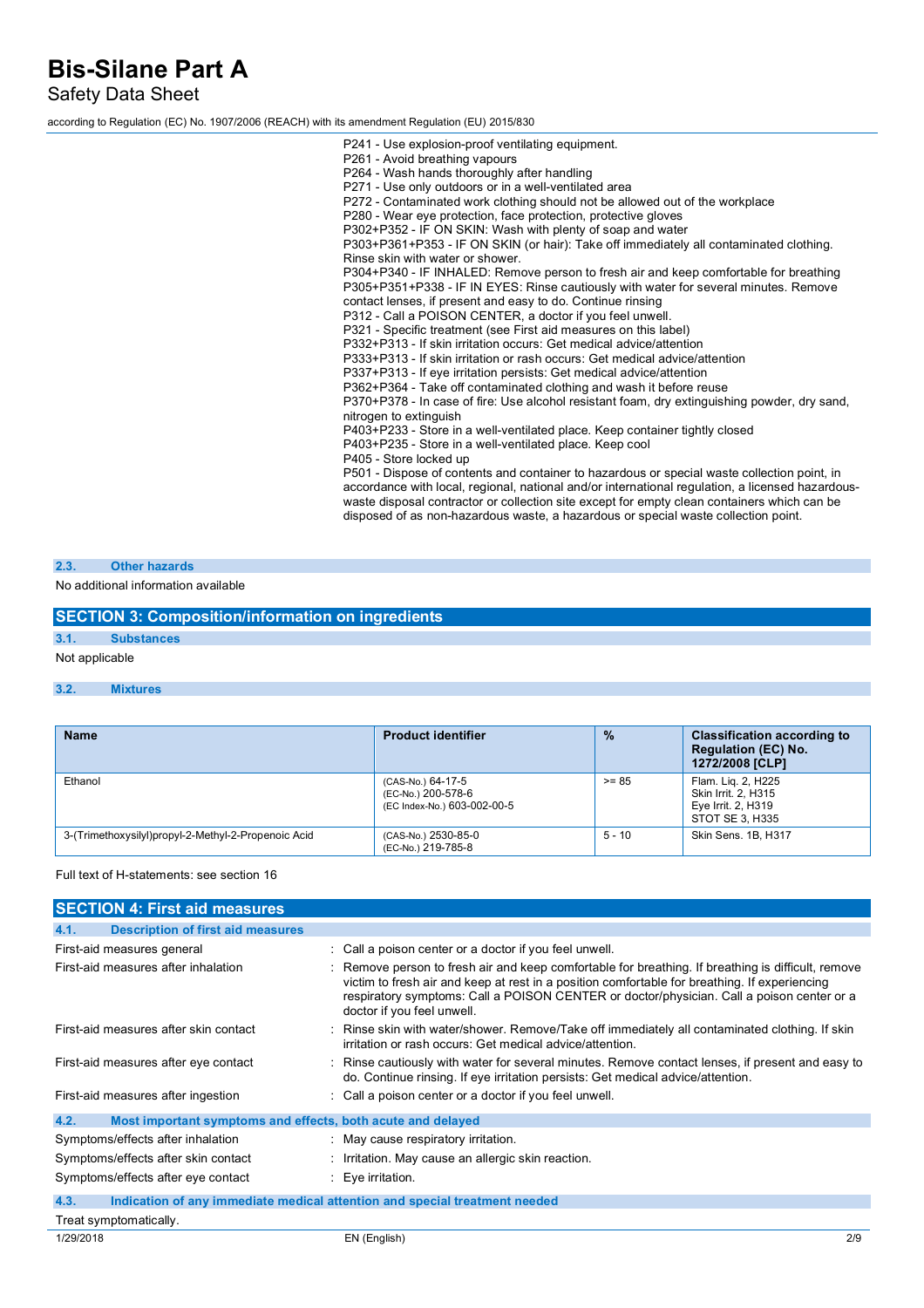## Safety Data Sheet

according to Regulation (EC) No. 1907/2006 (REACH) with its amendment Regulation (EU) 2015/830

| <b>SECTION 5: Firefighting measures</b>                                     |                                                                                                                                                                                                                                                                                                                                                                                                                                                                                        |
|-----------------------------------------------------------------------------|----------------------------------------------------------------------------------------------------------------------------------------------------------------------------------------------------------------------------------------------------------------------------------------------------------------------------------------------------------------------------------------------------------------------------------------------------------------------------------------|
| <b>Extinguishing media</b><br>5.1.                                          |                                                                                                                                                                                                                                                                                                                                                                                                                                                                                        |
| Suitable extinguishing media                                                | : Water spray. Dry powder. Foam. Carbon dioxide.                                                                                                                                                                                                                                                                                                                                                                                                                                       |
| 5.2.<br>Special hazards arising from the substance or mixture               |                                                                                                                                                                                                                                                                                                                                                                                                                                                                                        |
| Fire hazard                                                                 | : Highly flammable liquid and vapour.                                                                                                                                                                                                                                                                                                                                                                                                                                                  |
| Hazardous decomposition products in case of<br>fire                         | : Toxic fumes may be released.                                                                                                                                                                                                                                                                                                                                                                                                                                                         |
| 5.3.<br><b>Advice for firefighters</b>                                      |                                                                                                                                                                                                                                                                                                                                                                                                                                                                                        |
| Protection during firefighting                                              | : Do not attempt to take action without suitable protective equipment. Self-contained breathing<br>apparatus. Complete protective clothing.                                                                                                                                                                                                                                                                                                                                            |
| <b>SECTION 6: Accidental release measures</b>                               |                                                                                                                                                                                                                                                                                                                                                                                                                                                                                        |
| Personal precautions, protective equipment and emergency procedures<br>6.1. |                                                                                                                                                                                                                                                                                                                                                                                                                                                                                        |
| 6.1.1.<br>For non-emergency personnel                                       |                                                                                                                                                                                                                                                                                                                                                                                                                                                                                        |
| Emergency procedures                                                        | : Ventilate spillage area. No open flames, no sparks, and no smoking. Avoid breathing mist,<br>vapours. Avoid contact with skin and eyes.                                                                                                                                                                                                                                                                                                                                              |
| 6.1.2.<br>For emergency responders                                          |                                                                                                                                                                                                                                                                                                                                                                                                                                                                                        |
| Protective equipment                                                        | Do not attempt to take action without suitable protective equipment. For further information<br>refer to section 8: "Exposure controls/personal protection".                                                                                                                                                                                                                                                                                                                           |
| 6.2.<br><b>Environmental precautions</b>                                    |                                                                                                                                                                                                                                                                                                                                                                                                                                                                                        |
| Avoid release to the environment.                                           |                                                                                                                                                                                                                                                                                                                                                                                                                                                                                        |
| 6.3.<br>Methods and material for containment and cleaning up                |                                                                                                                                                                                                                                                                                                                                                                                                                                                                                        |
| Methods for cleaning up                                                     | : Take up liquid spill into absorbent material. Notify authorities if product enters sewers or public<br>waters.                                                                                                                                                                                                                                                                                                                                                                       |
| Other information                                                           | Dispose of materials or solid residues at an authorized site.                                                                                                                                                                                                                                                                                                                                                                                                                          |
| 6.4.<br><b>Reference to other sections</b>                                  |                                                                                                                                                                                                                                                                                                                                                                                                                                                                                        |
| For further information refer to section 13.                                |                                                                                                                                                                                                                                                                                                                                                                                                                                                                                        |
| <b>SECTION 7: Handling and storage</b>                                      |                                                                                                                                                                                                                                                                                                                                                                                                                                                                                        |
| 7.1.<br><b>Precautions for safe handling</b>                                |                                                                                                                                                                                                                                                                                                                                                                                                                                                                                        |
| Precautions for safe handling                                               | Keep away from heat, hot surfaces, sparks, open flames and other ignition sources. No<br>smoking. Ground/bond container and receiving equipment. Use only non-sparking tools. Take<br>precautionary measures against static discharge. Flammable vapours may accumulate in the<br>container. Use explosion-proof equipment. Wear personal protective equipment. Use only<br>outdoors or in a well-ventilated area. Avoid breathing mist, vapours. Avoid contact with skin and<br>eyes. |
| Hygiene measures                                                            | Wash contaminated clothing before reuse. Contaminated work clothing should not be allowed<br>out of the workplace. Do not eat, drink or smoke when using this product. Always wash hands<br>after handling the product.                                                                                                                                                                                                                                                                |
| 7.2.<br>Conditions for safe storage, including any incompatibilities        |                                                                                                                                                                                                                                                                                                                                                                                                                                                                                        |
| <b>Technical measures</b><br>Storage conditions                             | : Ground/bond container and receiving equipment.<br>: Store in a well-ventilated place. Keep cool. Keep container tightly closed. Store locked up.                                                                                                                                                                                                                                                                                                                                     |
| 7.3.<br><b>Specific end use(s)</b><br>No additional information available   |                                                                                                                                                                                                                                                                                                                                                                                                                                                                                        |
| <b>SECTION 8: Exposure controls/personal protection</b>                     |                                                                                                                                                                                                                                                                                                                                                                                                                                                                                        |
|                                                                             |                                                                                                                                                                                                                                                                                                                                                                                                                                                                                        |

|      | ,我们也不会有什么。""我们,我们也不会有什么?""我们,我们也不会有什么?""我们,我们也不会有什么?""我们,我们也不会有什么?""我们,我们也不会有什么? |
|------|----------------------------------------------------------------------------------|
| 8.1. | <b>Control parameters</b>                                                        |

| <b>Ethanol (64-17-5)</b> |                            |                                                                                                                                            |  |
|--------------------------|----------------------------|--------------------------------------------------------------------------------------------------------------------------------------------|--|
| Belgium                  | Limit value $(mg/m3)$      | 1907 mg/m <sup>3</sup> (Alcool éthylique; Belgium; Time-weighted<br>average exposure limit 8 h)                                            |  |
| Belgium                  | Limit value (ppm)          | 1000 ppm (Alcool éthylique; Belgium; Time-weighted<br>average exposure limit 8 h)                                                          |  |
| France                   | $VME$ (mg/m <sup>3</sup> ) | 1900 mg/m <sup>3</sup> (Alcool éthylique; France; Time-weighted<br>average exposure limit 8 h; VL: Valeur non<br>réglementaire indicative) |  |
| France                   | VME (ppm)                  | 1000 ppm (Alcool éthylique; France; Time-weighted<br>average exposure limit 8 h; VL: Valeur non<br>réglementaire indicative)               |  |
| France                   | $VLE$ (mg/m <sup>3</sup> ) | 9500 mg/m <sup>3</sup> (Alcool éthylique; France; Short time<br>value; VL: Valeur non réglementaire indicative)                            |  |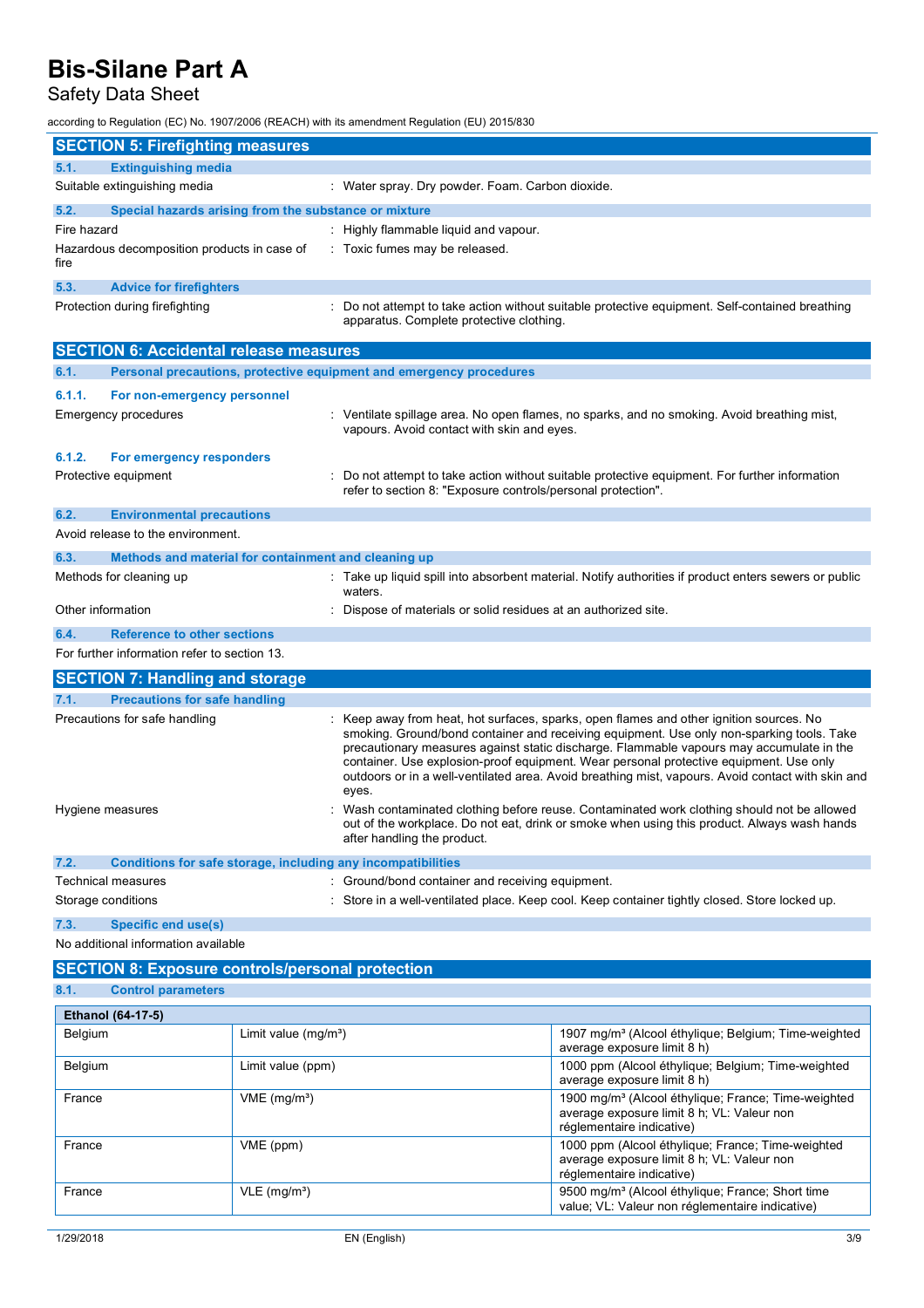## Safety Data Sheet

according to Regulation (EC) No. 1907/2006 (REACH) with its amendment Regulation (EU) 2015/830

| <b>Ethanol (64-17-5)</b> |                                            |                                                                                                                                        |
|--------------------------|--------------------------------------------|----------------------------------------------------------------------------------------------------------------------------------------|
| France                   | VLE (ppm)                                  | 5000 ppm (Alcool éthylique; France; Short time value;<br>VL: Valeur non réglementaire indicative)                                      |
| <b>Netherlands</b>       | Grenswaarde TGG 8H (mg/m <sup>3</sup> )    | 260 mg/m <sup>3</sup> (Ethanol; Netherlands; Time-weighted<br>average exposure limit 8 h; Public occupational<br>exposure limit value) |
| <b>Netherlands</b>       | Grenswaarde TGG 8H (ppm)                   | 136 ppm (Ethanol; Netherlands; Time-weighted<br>average exposure limit 8 h; Public occupational<br>exposure limit value)               |
| Netherlands              | Grenswaarde TGG 15MIN (mg/m <sup>3</sup> ) | 1900 mg/m <sup>3</sup> (Ethanol; Netherlands; Short time value;<br>Public occupational exposure limit value)                           |
| <b>Netherlands</b>       | Grenswaarde TGG 15MIN (ppm)                | 992 ppm (Ethanol; Netherlands; Short time value;<br>Public occupational exposure limit value)                                          |
| United Kingdom           | WEL TWA (mg/m <sup>3</sup> )               | 1920 mg/m <sup>3</sup> Ethanol; United Kingdom; Time-weighted<br>average exposure limit 8 h; Workplace exposure limit<br>(EH40/2005)   |
| United Kingdom           | WEL TWA (ppm)                              | 1000 ppm Ethanol; United Kingdom; Time-weighted<br>average exposure limit 8 h; Workplace exposure limit<br>(EH40/2005)                 |
| USA - ACGIH              | ACGIH STEL (ppm)                           | 1000 ppm (Ethanol; USA; Short time value; TLV -<br>Adopted Value)                                                                      |

#### **8.2. Exposure controls**

#### **Appropriate engineering controls:**

Ensure good ventilation of the work station.

#### **Hand protection:**

Protective gloves

#### **Eye protection:**

Protective goggles

#### **Skin and body protection:**

Wear suitable protective clothing

#### **Respiratory protection:**

In case of insufficient ventilation, wear suitable respiratory equipment

#### **Environmental exposure controls:**

Avoid release to the environment.

| AVOID TUICOSU ID ITU UITVII OHITULIII.                        |                        |  |  |
|---------------------------------------------------------------|------------------------|--|--|
| <b>SECTION 9: Physical and chemical properties</b>            |                        |  |  |
| Information on basic physical and chemical properties<br>9.1. |                        |  |  |
| Physical state                                                | : Liquid               |  |  |
| Appearance                                                    | Clear liquid.          |  |  |
| Colour                                                        | Colourless.            |  |  |
| Odour                                                         | Alcohol odour.         |  |  |
| Odour threshold                                               | No data available      |  |  |
| рH                                                            | No data available      |  |  |
| Relative evaporation rate (butylacetate=1)                    | No data available      |  |  |
| Melting point                                                 | Not applicable         |  |  |
| Freezing point                                                | No data available      |  |  |
| Boiling point                                                 | No data available      |  |  |
| Flash point                                                   | No data available      |  |  |
| Auto-ignition temperature                                     | No data available<br>÷ |  |  |
| Decomposition temperature                                     | No data available      |  |  |
| Flammability (solid, gas)                                     | Not applicable         |  |  |
| Vapour pressure                                               | No data available      |  |  |
| Relative vapour density at 20 °C                              | No data available<br>÷ |  |  |
| Relative density                                              | No data available      |  |  |
| Solubility                                                    | No data available      |  |  |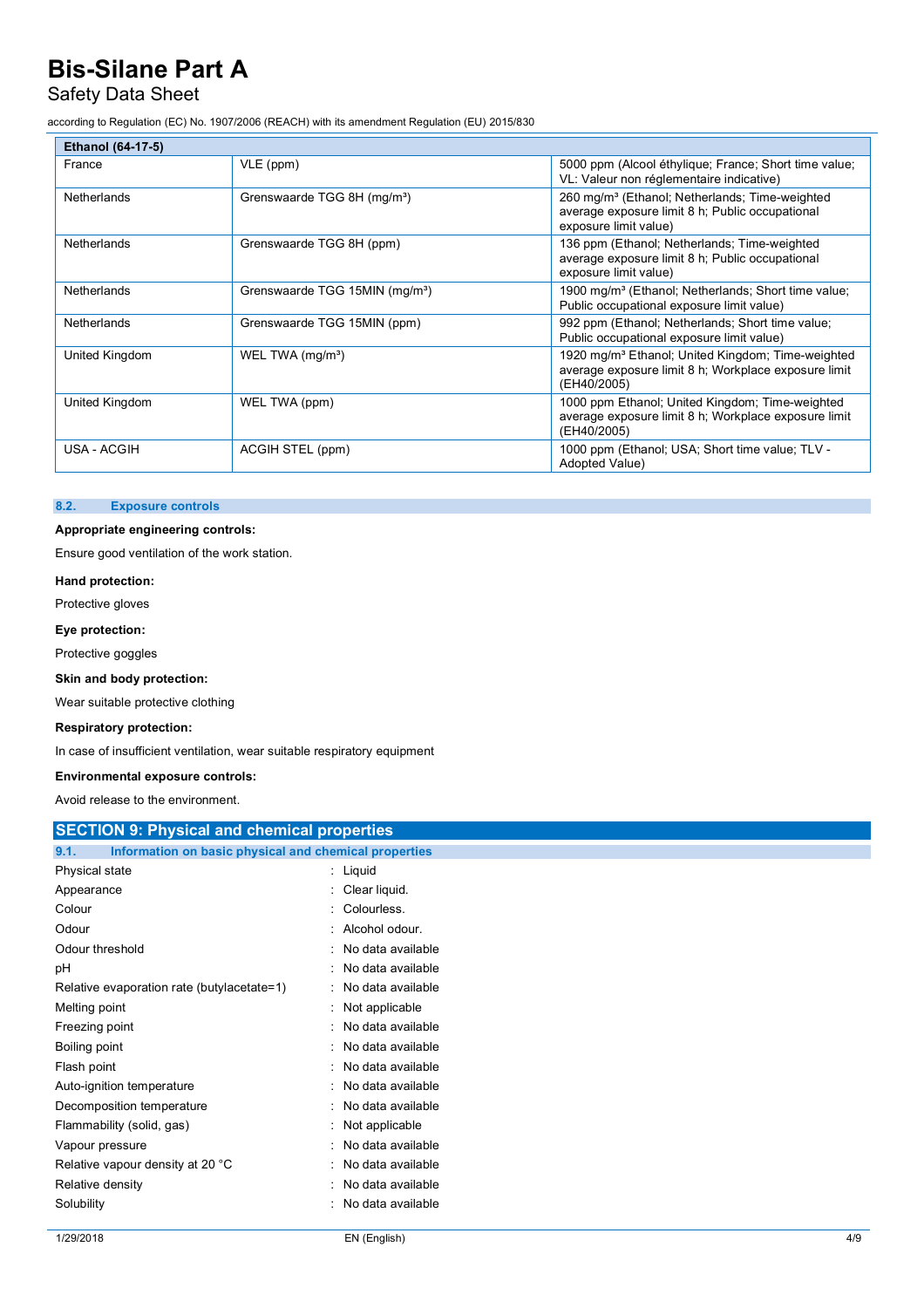## Safety Data Sheet

according to Regulation (EC) No. 1907/2006 (REACH) with its amendment Regulation (EU) 2015/830

| Log Pow                     | : No data available |
|-----------------------------|---------------------|
| Viscosity, kinematic        | : No data available |
| Viscosity, dynamic          | : No data available |
| <b>Explosive properties</b> | : No data available |
| Oxidising properties        | : No data available |
| <b>Explosive limits</b>     | : No data available |

#### **9.2. Other information**

No additional information available

|                                                                                                 | <b>SECTION 10: Stability and reactivity</b> |  |
|-------------------------------------------------------------------------------------------------|---------------------------------------------|--|
| 10.1.                                                                                           | <b>Reactivity</b>                           |  |
|                                                                                                 | Highly flammable liquid and vapour.         |  |
| 10.2.                                                                                           | <b>Chemical stability</b>                   |  |
|                                                                                                 | Stable under normal conditions.             |  |
| 10.3.                                                                                           | <b>Possibility of hazardous reactions</b>   |  |
| No dangerous reactions known under normal conditions of use.                                    |                                             |  |
| 10.4.                                                                                           | <b>Conditions to avoid</b>                  |  |
| Avoid contact with hot surfaces. Heat. No flames, no sparks. Eliminate all sources of ignition. |                                             |  |
| 10.5.                                                                                           | <b>Incompatible materials</b>               |  |

No additional information available

**10.6. Hazardous decomposition products**

Under normal conditions of storage and use, hazardous decomposition products should not be produced.

| <b>SECTION 11: Toxicological information</b>                    |                                                                |  |  |
|-----------------------------------------------------------------|----------------------------------------------------------------|--|--|
| 11.1.<br>Information on toxicological effects                   |                                                                |  |  |
| Acute toxicity (oral)                                           | Not classified                                                 |  |  |
| Acute toxicity (dermal)                                         | Not classified                                                 |  |  |
| Acute toxicity (inhalation)                                     | Not classified                                                 |  |  |
| <b>Ethanol (64-17-5)</b>                                        |                                                                |  |  |
| LD50 oral rat                                                   | 10740 mg/kg (Rat; Experimental value, Rat; Experimental value) |  |  |
| LD50 dermal rabbit                                              | > 16000 mg/kg (Rabbit; Literature study)                       |  |  |
| 3-(Trimethoxysilyl)propyl-2-Methyl-2-Propenoic Acid (2530-85-0) |                                                                |  |  |
| LD50 oral rat                                                   | > 2000 mg/kg bodyweight (Rat; Literature study)                |  |  |
| LD50 dermal rat                                                 | > 2000 mg/kg bodyweight (Rat; Literature study)                |  |  |
| Skin corrosion/irritation                                       | : Causes skin irritation.                                      |  |  |
| Serious eye damage/irritation                                   | Causes serious eye irritation.                                 |  |  |
| Respiratory or skin sensitisation                               | May cause an allergic skin reaction.                           |  |  |
| Germ cell mutagenicity                                          | Not classified                                                 |  |  |
| Carcinogenicity                                                 | Not classified                                                 |  |  |
| Reproductive toxicity                                           | Not classified                                                 |  |  |
| STOT-single exposure                                            | May cause respiratory irritation.                              |  |  |
| STOT-repeated exposure                                          | Not classified                                                 |  |  |
| Aspiration hazard                                               | Not classified                                                 |  |  |

| <b>SECTION 12: Ecological information</b> |                                                                                                                            |
|-------------------------------------------|----------------------------------------------------------------------------------------------------------------------------|
| 12.1.<br><b>Toxicity</b>                  |                                                                                                                            |
| Ecology - general                         | : The product is not considered harmful to aguatic organisms nor to cause long-term adverse<br>effects in the environment. |
| Acute aguatic toxicity                    | : Not classified                                                                                                           |
| Chronic aquatic toxicity                  | : Not classified                                                                                                           |
| <b>Ethanol (64-17-5)</b>                  |                                                                                                                            |
| LC50 fish 1                               | 14200 mg/l (LC50; US EPA; 96 h; Pimephales promelas; Flow-through system; Fresh water;<br>Experimental value)              |
|                                           |                                                                                                                            |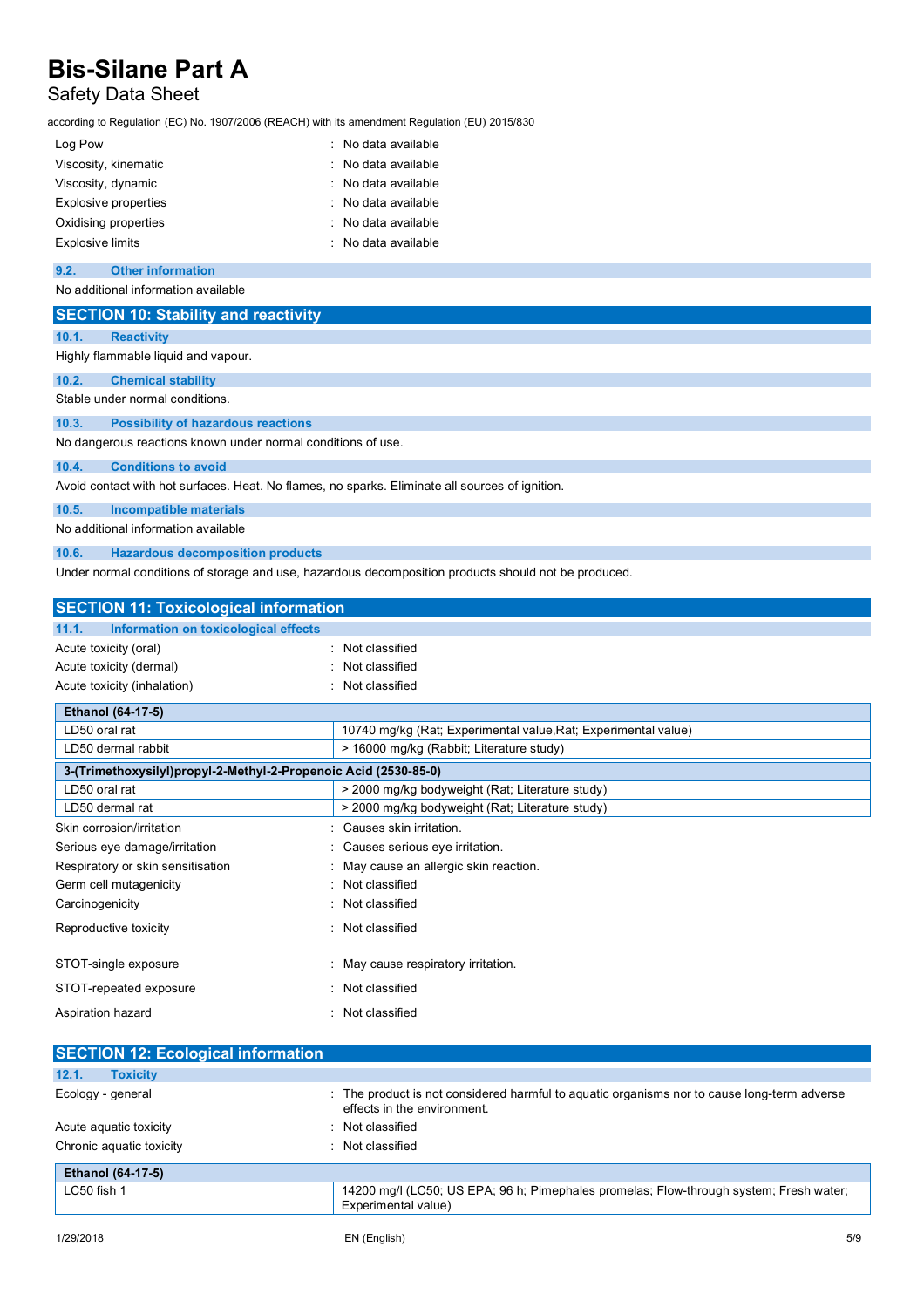### Safety Data Sheet

according to Regulation (EC) No. 1907/2006 (REACH) with its amendment Regulation (EU) 2015/830

| 3-(Trimethoxysilyl)propyl-2-Methyl-2-Propenoic Acid (2530-85-0) |                                                                                                                    |  |
|-----------------------------------------------------------------|--------------------------------------------------------------------------------------------------------------------|--|
| LC50 fish 1                                                     | 175 mg/l (LC50; 96 h)                                                                                              |  |
| LC50 fish 2                                                     | > 100 mg/l (LC50; EU Method C.1; 96 h; Brachydanio rerio; Semi-static system; Fresh water;<br>Experimental value)  |  |
| EC50 Daphnia 1                                                  | > 100 mg/l (EC50; EU Method C.2; 48 h; Daphnia magna; Static system; Fresh water;<br>Experimental value)           |  |
| EC50 Daphnia 2                                                  | >= 100 mg/l (NOEC; EU Method C.2; 48 h; Daphnia magna; Static system; Fresh water;<br>Experimental value)          |  |
| Threshold limit algae 1                                         | > 100 mg/l (EC50; EU Method C.3; 72 h; Scenedesmus subspicatus; Static system; Fresh<br>water; Experimental value) |  |
| Threshold limit algae 2                                         | > 100 mg/l (EC50; EU Method C.3; 72 h; Scenedesmus subspicatus; Static system; Fresh<br>water; Experimental value) |  |

#### **12.2. Persistence and degradability**

| <b>Ethanol (64-17-5)</b>                                        |                                                                                   |  |
|-----------------------------------------------------------------|-----------------------------------------------------------------------------------|--|
| Persistence and degradability                                   | Readily biodegradable in water. Biodegradable in the soil. Highly mobile in soil. |  |
| Biochemical oxygen demand (BOD)                                 | $0.8 - 0.967$ g O <sub>2</sub> /g substance                                       |  |
| Chemical oxygen demand (COD)                                    | 1.7 g $O_2$ /g substance                                                          |  |
| ThOD                                                            | 2.1 g $O_2$ /g substance                                                          |  |
| BOD (% of ThOD)                                                 | 0.43                                                                              |  |
| 3-(Trimethoxysilyl)propyl-2-Methyl-2-Propenoic Acid (2530-85-0) |                                                                                   |  |
| Persistence and degradability                                   | Readily biodegradable in water.                                                   |  |

#### **12.3. Bioaccumulative potential**

| <b>Ethanol (64-17-5)</b>                                        |                                                                              |  |  |
|-----------------------------------------------------------------|------------------------------------------------------------------------------|--|--|
| BCF fish 1                                                      | (BCF; Other; 72 h; Cyprinus carpio; Static system; Fresh water; Read-across) |  |  |
| Log Pow                                                         | -0.31 (Experimental value)                                                   |  |  |
| Bioaccumulative potential                                       | Low potential for bioaccumulation (Log Kow $<$ 4).                           |  |  |
| 3-(Trimethoxysilyl)propyl-2-Methyl-2-Propenoic Acid (2530-85-0) |                                                                              |  |  |
| Log Pow                                                         | 0.75 (Calculated)                                                            |  |  |
| Bioaccumulative potential                                       | Low potential for bioaccumulation (Log Kow $<$ 4).                           |  |  |
| 12.4.<br><b>Mobility in soil</b>                                |                                                                              |  |  |

#### **Ethanol (64-17-5)**

| Ethanol (64-17-5) |                                     |  |
|-------------------|-------------------------------------|--|
| Surface tension   | 0.022 N/m (20 $^{\circ}$ C)         |  |
| Log Koc           | Koc, PCKOCWIN v1.66; 1; Read-across |  |
| $\overline{10}$   |                                     |  |

#### **12.5. Results of PBT and vPvB assessment**

No additional information available

#### **12.6. Other adverse effects**

No additional information available

| <b>SECTION 13: Disposal considerations</b> |                                                                                               |  |  |
|--------------------------------------------|-----------------------------------------------------------------------------------------------|--|--|
| 13.1.<br><b>Waste treatment methods</b>    |                                                                                               |  |  |
| Waste treatment methods                    | : Dispose of contents/container in accordance with licensed collector's sorting instructions. |  |  |
| Additional information                     | : Flammable vapours may accumulate in the container.                                          |  |  |
|                                            |                                                                                               |  |  |

### **SECTION 14: Transport information**

In accordance with ADR / RID / IMDG / IATA / ADN

| <b>UN</b> number<br>14.1.        |                                                                       |     |
|----------------------------------|-----------------------------------------------------------------------|-----|
| UN-No. (ADR)                     | : 1170                                                                |     |
| UN-No. (IMDG)                    | $\therefore$ Not applicable                                           |     |
| UN-No. (IATA)                    | : 1170                                                                |     |
| UN-No. (ADN)                     | $:$ Not applicable                                                    |     |
| UN-No. (RID)                     | $:$ Not applicable                                                    |     |
| 14.2.<br>UN proper shipping name |                                                                       |     |
| Proper Shipping Name (ADR)       | : ETHANOL (ETHYL ALCOHOL) / ETHANOL SOLUTION (ETHYL ALCOHOL SOLUTION) |     |
| Proper Shipping Name (IMDG)      | : Not applicable                                                      |     |
| Proper Shipping Name (IATA)      | $\therefore$ Not applicable                                           |     |
| 1/29/2018                        | EN (English)                                                          | 6/9 |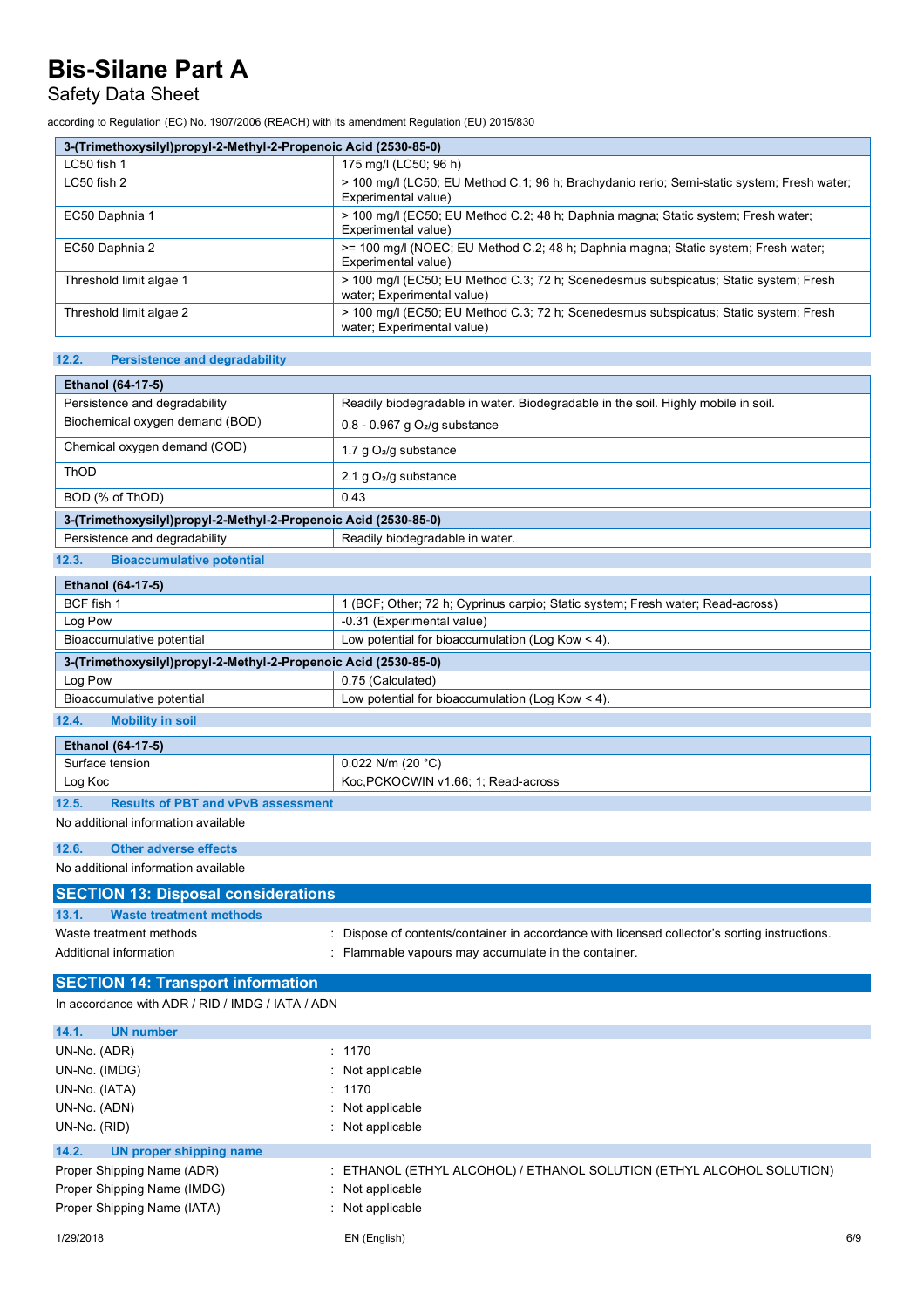## Safety Data Sheet

according to Regulation (EC) No. 1907/2006 (REACH) with its amendment Regulation (EU) 2015/830

| according to Regulation (EC) No. 1907/2006 (REACH) with its amendment Regulation (EO) 2015/830 |                                                                     |
|------------------------------------------------------------------------------------------------|---------------------------------------------------------------------|
| Proper Shipping Name (ADN)                                                                     | : Not applicable                                                    |
| Proper Shipping Name (RID)                                                                     | Not applicable                                                      |
| Transport document description (ADR)                                                           | : UN 1170 ETHANOL (ETHYL ALCOHOL) / ETHANOL SOLUTION (ETHYL ALCOHOL |
|                                                                                                | SOLUTION), 3, II, (D/E)                                             |
| Transport document description (IATA)                                                          | : UN 1170, 3                                                        |
| 14.3.<br><b>Transport hazard class(es)</b>                                                     |                                                                     |
| <b>ADR</b>                                                                                     |                                                                     |
| Transport hazard class(es) (ADR)                                                               | $\therefore$ 3                                                      |
| Danger labels (ADR)                                                                            | $\therefore$ 3                                                      |
|                                                                                                |                                                                     |
|                                                                                                |                                                                     |
|                                                                                                |                                                                     |
|                                                                                                |                                                                     |
|                                                                                                |                                                                     |
|                                                                                                |                                                                     |
|                                                                                                |                                                                     |
| <b>IMDG</b>                                                                                    |                                                                     |
| Transport hazard class(es) (IMDG)                                                              | : Not applicable                                                    |
|                                                                                                |                                                                     |
| <b>IATA</b>                                                                                    |                                                                     |
| Transport hazard class(es) (IATA)                                                              | $\therefore$ 3                                                      |
|                                                                                                |                                                                     |
| <b>ADN</b>                                                                                     |                                                                     |
| Transport hazard class(es) (ADN)                                                               | : Not applicable                                                    |
|                                                                                                |                                                                     |
| <b>RID</b>                                                                                     |                                                                     |
|                                                                                                |                                                                     |
| Transport hazard class(es) (RID)                                                               | : Not applicable                                                    |
| 14.4.<br><b>Packing group</b>                                                                  |                                                                     |
| Packing group (ADR)                                                                            | $\therefore$ $\parallel$                                            |
| Packing group (IMDG)                                                                           | : Not applicable                                                    |
| Packing group (IATA)                                                                           | Not applicable                                                      |
| Packing group (ADN)                                                                            | Not applicable                                                      |
|                                                                                                |                                                                     |
| Packing group (RID)                                                                            | : Not applicable                                                    |
| 14.5.<br><b>Environmental hazards</b>                                                          |                                                                     |
| Dangerous for the environment                                                                  | : No                                                                |
| Marine pollutant                                                                               | : No                                                                |
| Other information                                                                              | : No supplementary information available                            |
|                                                                                                |                                                                     |
| 14.6.<br><b>Special precautions for user</b>                                                   |                                                                     |
| - Overland transport                                                                           |                                                                     |
| Classification code (ADR)                                                                      | $:$ F1                                                              |
| Special provisions (ADR)                                                                       |                                                                     |
|                                                                                                | : 144,601                                                           |
| Limited quantities (ADR)                                                                       | : 11                                                                |
| Excepted quantities (ADR)                                                                      | $\therefore$ E2                                                     |
| Packing instructions (ADR)                                                                     | : P001, IBC02, R001                                                 |
| Mixed packing provisions (ADR)                                                                 | : MP19                                                              |
| Portable tank and bulk container instructions<br>(ADR)                                         | : T4                                                                |
| Portable tank and bulk container special<br>provisions (ADR)                                   | $:$ TP1                                                             |
| Tank code (ADR)                                                                                | $:$ LGBF                                                            |
| Vehicle for tank carriage                                                                      | $\therefore$ FL                                                     |
| Transport category (ADR)                                                                       | $\therefore$ 2                                                      |
| Special provisions for carriage - Operation                                                    | : S2, S20                                                           |
| (ADR)                                                                                          |                                                                     |
| Hazard identification number (Kemler No.)                                                      | : 33                                                                |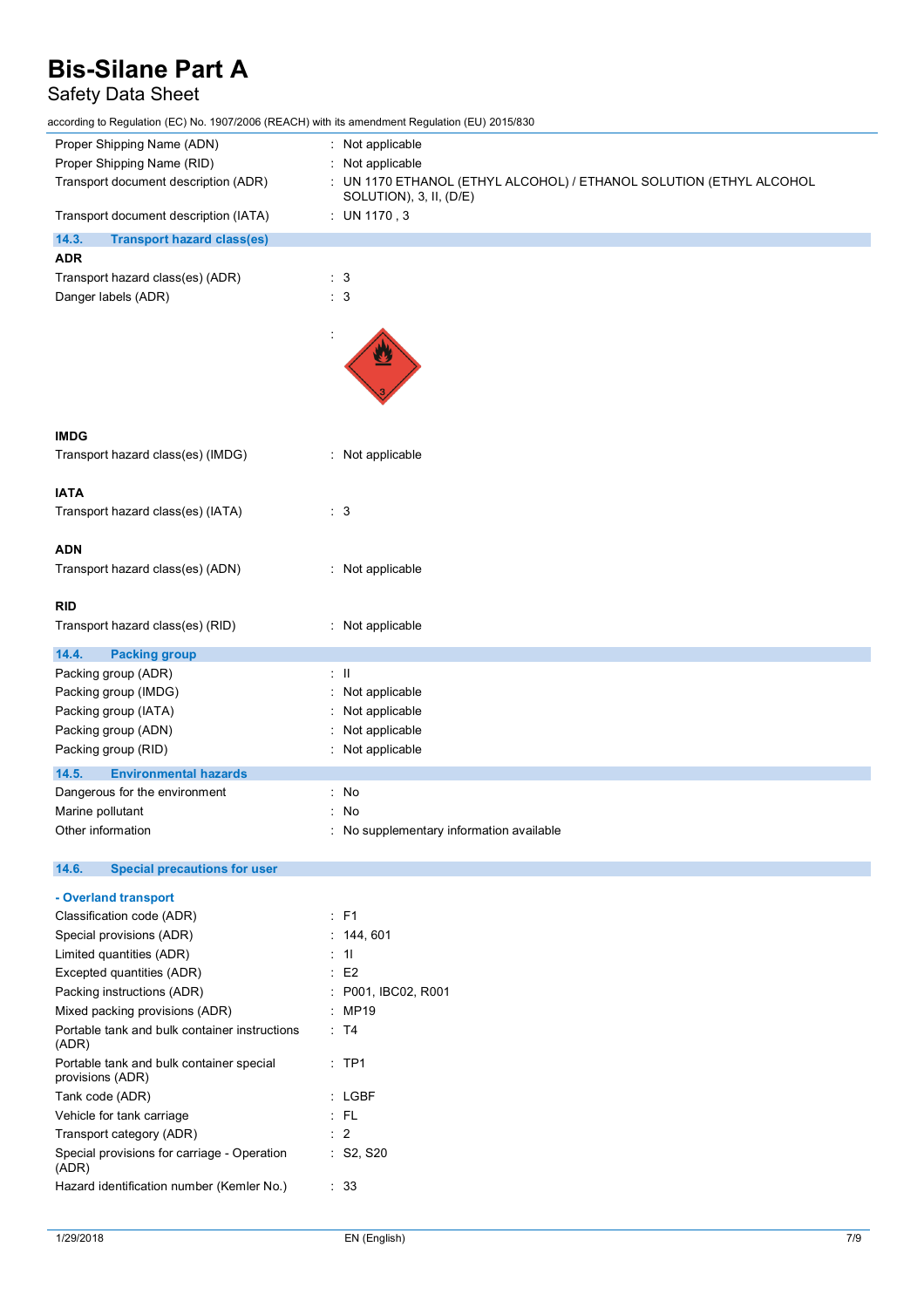### Safety Data Sheet

according to Regulation (EC) No. 1907/2006 (REACH) with its amendment Regulation (EU) 2015/830

Orange plates in the set of the set of the set of the set of the set of the set of the set of the set of the set of the set of the set of the set of the set of the set of the set of the set of the set of the set of the set

| D/E |  |
|-----|--|

Tunnel restriction code (ADR) : D/E is a contract of the state of the state of the state of the state of the state of the state of the state of the state of the state of the state of the state of the state of the state of EAC code : •2YE

#### **- Transport by sea**

No data available

#### **- Air transport**

No data available

#### **- Inland waterway transport**

No data available

#### **- Rail transport**

No data available

**14.7. Transport in bulk according to Annex II of Marpol and the IBC Code**

#### Not applicable

#### **SECTION 15: Regulatory information**

**15.1. Safety, health and environmental regulations/legislation specific for the substance or mixture**

#### **15.1.1. EU-Regulations**

Contains no REACH substances with Annex XVII restrictions Contains no substance on the REACH candidate list Contains no REACH Annex XIV substances

#### **15.1.2. National regulations**

#### **Germany**

| VwVwS Annex reference                                                                | : Water hazard class (WGK) 1, low hazard to waters (Classification according to VwVwS, Annex<br>4) |
|--------------------------------------------------------------------------------------|----------------------------------------------------------------------------------------------------|
| 12th Ordinance Implementing the Federal<br>Immission Control Act - 12. BlmSchV       | : Is not subject of the 12. BlmSchV (Hazardous Incident Ordinance)                                 |
| <b>Netherlands</b>                                                                   |                                                                                                    |
| SZW-lijst van kankerverwekkende stoffen                                              | : Ethanol is listed                                                                                |
| SZW-lijst van mutagene stoffen                                                       | : None of the components are listed                                                                |
| NIET-limitatieve lijst van voor de voortplanting<br>giftige stoffen - Borstvoeding   | Ethanol is listed                                                                                  |
| NIET-limitatieve lijst van voor de voortplanting<br>giftige stoffen - Vruchtbaarheid | Ethanol is listed                                                                                  |
| NIET-limitatieve lijst van voor de voortplanting<br>giftige stoffen – Ontwikkeling   | Ethanol is listed                                                                                  |
| <b>Denmark</b>                                                                       |                                                                                                    |
| Recommendations Danish Regulation                                                    | : Young people below the age of 18 years are not allowed to use the product                        |

#### **15.2. Chemical safety assessment**

No chemical safety assessment has been carried out

#### **SECTION 16: Other information**

#### Revision date :07/10/2018

#### Full text of H- and EUH-statements:

| Eye Irrit. 2     | Serious eye damage/eye irritation, Category 2                                              |
|------------------|--------------------------------------------------------------------------------------------|
| Flam. Lig. 2     | Flammable liquids, Category 2                                                              |
| Skin Irrit, 2    | Skin corrosion/irritation, Category 2                                                      |
| Skin Sens, 1B    | Skin sensitisation, category 1B                                                            |
| STOT SE 3        | Specific target organ toxicity — Single exposure, Category 3, Respiratory tract irritation |
| H <sub>225</sub> | Highly flammable liquid and vapour                                                         |